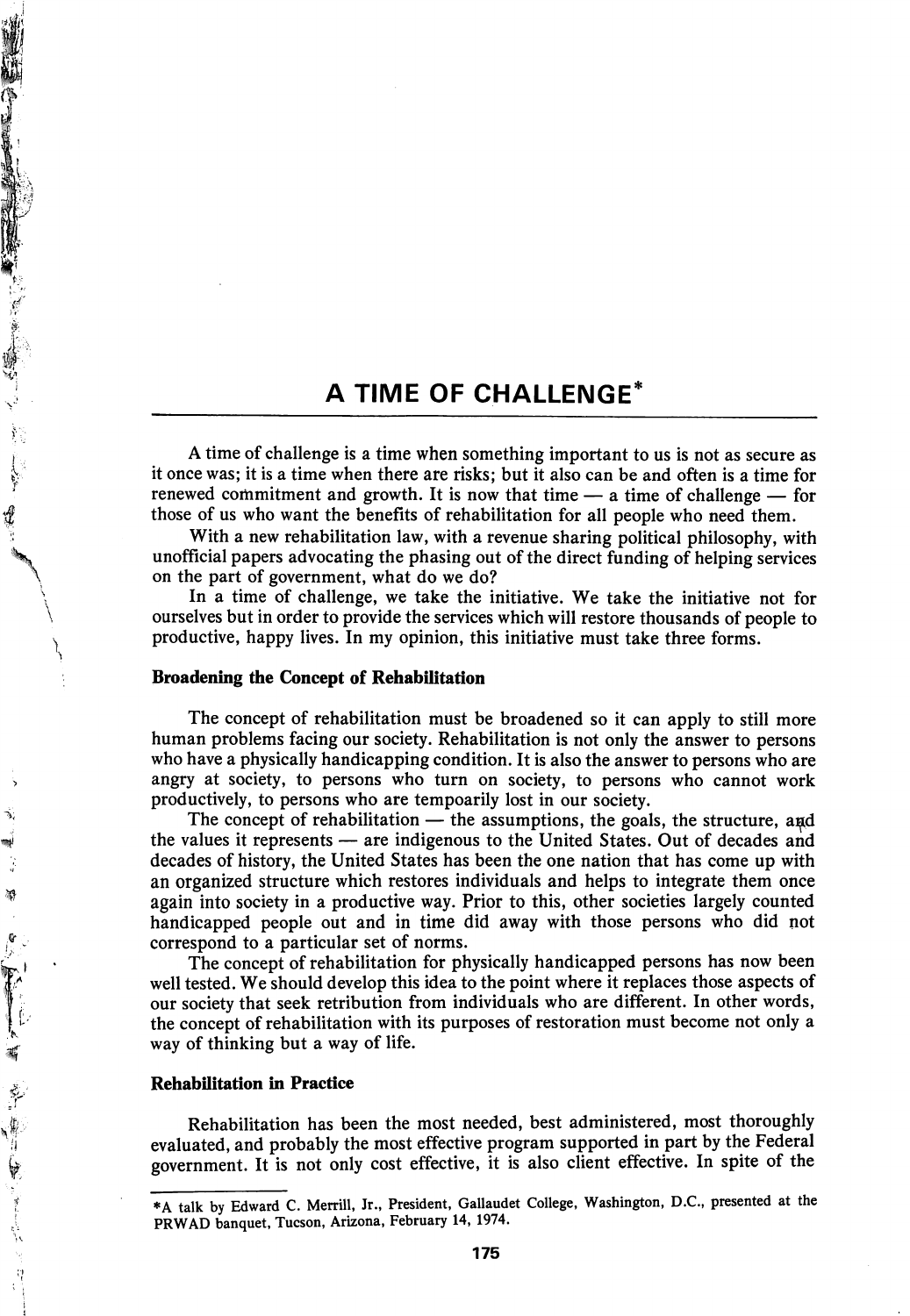generally good reputation of rehabilitation as a Federal-State partnership, perform ance is still the name of the game.

If people continue to receive positive support from rehabilitation and if they receive help that results in their independence, they will support rehabilitation programs politically. The real test is still in the field. Never before has it been more important to demonstrate the effectiveness of rehabilitation through performance. Success in the field is the success which counts for the client and his family. Success here is also the building block which develops additional resources for rehabilitation at the state and national levels.

## Sources of Leadership

A time of challenge is inevitably a time for leadership. The rehabilitation movement in the United States is very young as a major social service. It has developed well and been recognized as effective largely because of the dynamic personal leadership of persons like Mary E. Switzer. We still need this kind of strong, personal leadership but we also need more.

Leadership in a democratic society does not stem only from persons in authority. It more nearly takes the form of a large number of individuals who can and will discharge a set of leadership functions. We need professional individuals, clients, and friends working for rehabilitation who can point up the human problems of people who can find and share information about needs, who can demonstrate consideration for other people and other ideas, who are not afraid of evaluation, and who will work together. If we can develop this kind of dynamic interrelationship among us, leadership will emerge and the functions of leadership for developing, broadening, and implementing rehabilitation programs will be well served.

In a time of challenge, let us work together. Let us evolve a still more comprehensive and dynamic concept of rehabilitation. Let us demonstrate the human effectiveness and the cost effectiveness of rehabilitation. Finally, let us express our commitment to people and to this purpose by means of astute leadership.

In closing, permit me to share with you the words of Mary E. Switzer because we need to think about their meaning often:

"Life is faith and love, but most of all hope."—Mary E. Switzer

渝

ႏ